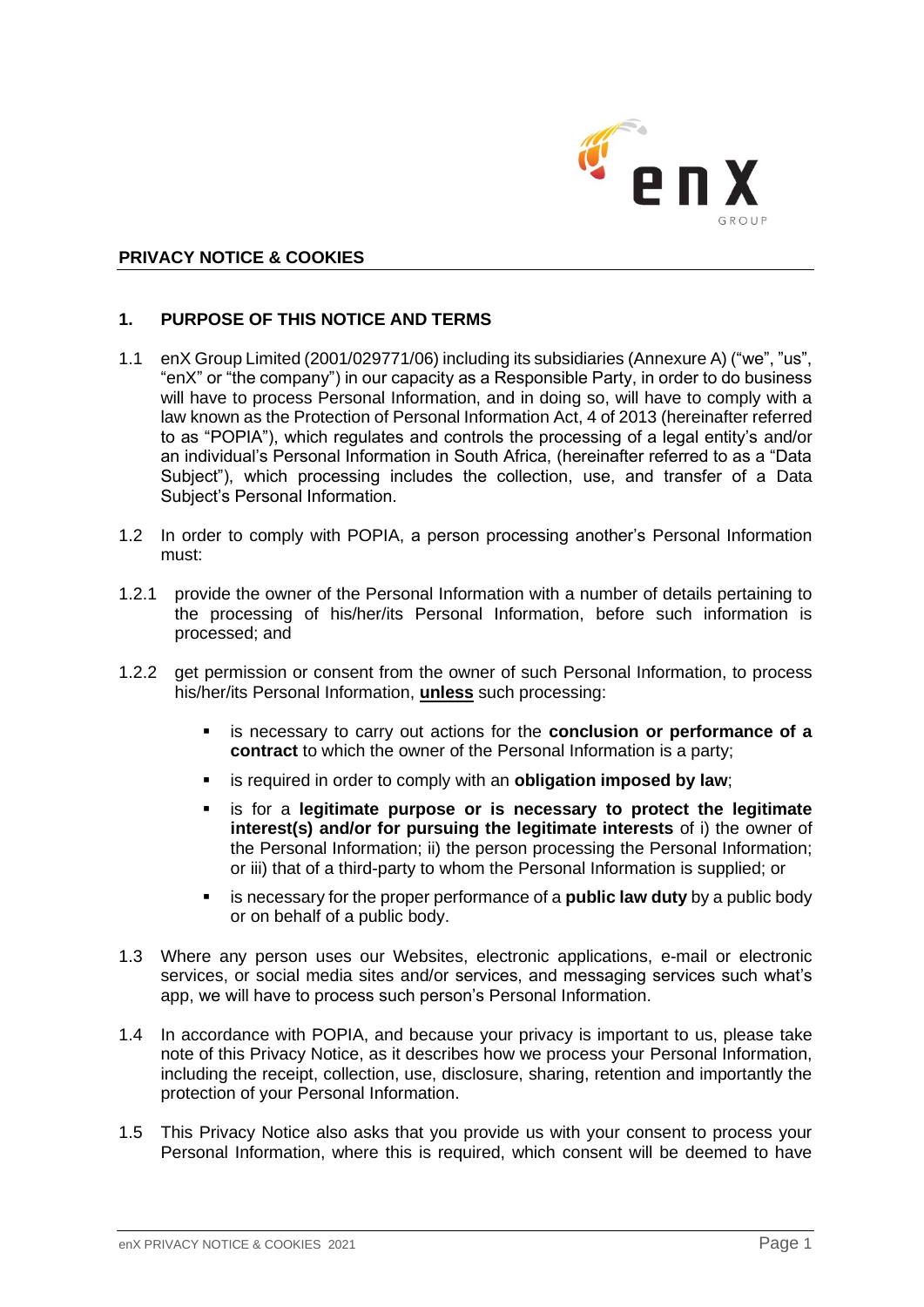been given by yourself, when you provide us with your Personal Information for processing.

# **2. APPLICATION OF THE PRIVACY NOTICE**

This Privacy Notice applies to the enX Websites, electronic applications or electronic services, enX social media sites and/or services, and messaging services such as WhatsApp and/or to the enX eServices offered by enX and to all users of the enX Websites, electronic applications or electronic services, the enX social media sites and/or services, and messaging services and/or to the enX eServices, (hereinafter referred to as **"Websites").**

#### **3. WHAT PERSONAL INFORMATION DO WE COLLECT AND PROCESS?**

When you use our Websites, we will collect, without detracting from the generality thereof, the following Personal Information, which belongs to you:

- **General contact and account details**, including your name, including business name where applicable; contact details including address, e-mail address and telephone or cellular phone number; identity number or business registration number; name of employer, insurer or medical aid provider and related contact details; membership numbers; account log on details, including password or identifiers and security questions, which may have been allocated to you;
- **device and browser information**, including device identification number and type; network and connection information (including Internet Service Provider (ISP) and Internet Protocol (IP) addresses), device and browser identifiers and information (including device, application, or browser type, version, plug-in type and version, operating system, user agent, language and time zone settings, and other technical information), advertising identifiers, cookie identifiers and information, and similar data;
- **usage information and browsing history**, such as usage metrics (including usage rates, occurrences of technical errors, diagnostic reports, settings preferences, backup information, API calls, and other logs), content interactions (including searches, views, downloads, prints, shares, streams, and display or playback details), and user journey history (including clickstreams and page navigation, URLs, timestamps, content viewed or searched for, page response times, page interaction information (such as scrolling, clicks, and mouse-overs), and download errors), advertising interactions (including when and how you interact with marketing and advertising materials, click rates, purchases or next steps you may make after seeing an advertisement, and marketing preferences), and similar data;
- **location data**, such as the location of your device, your household, and similar location data;
- **demographic information**, such as country, preferred language, age and date of birth, marriage status, gender, physical characteristics, personal or household / familial financial status and metrics,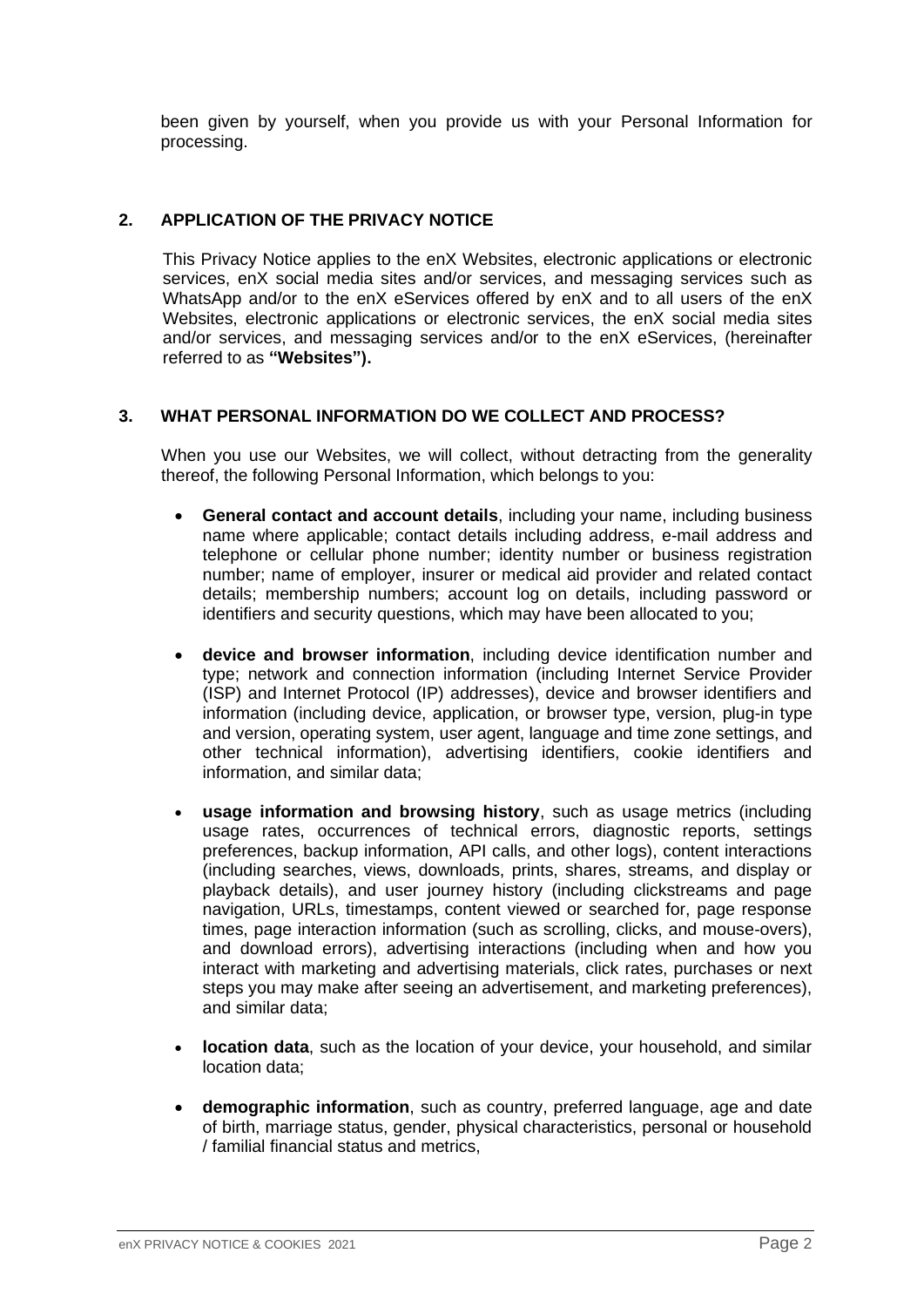## **4. HOW WE COLLECT INFORMATION**

- 4.1 We collect the Personal Information detailed above about you and any other party whose details you provide to us, when you use and access the Websites, including any access to such Websites for the following purposes:
	- to make enquiries about enX or the enX services, its affiliates, service providers or business partners, via our Websites;
	- to use the enX services, especially any eServices, which are available or accessible via our Websites and to allow us to send you details regards any request or requirement which you have asked us for, including any confirmation of request or order;
	- to complete online forms, including call back requests;
	- to take part in surveys, to post content on our message boards, or to post any blogs;
	- to register to attend one of our events;
	- to look for, locate, read and/or download information or publications about us or our related companies and trading partners;
	- to request or sign up for, or to view marketing material;
	- for the performance of contractual terms, or for the enforcement of contractual rights;
	- to obtain details of our terms, conditions, policies and procedures and to enforce and apply same;
	- to participate in any interactive areas that appear on our Websites;
	- to interact with us, our affiliates, service providers, business partners or others;
	- to provide us with your contact details or updates to such details;
	- to send us an e-mail;
	- to click on a link in an e-mail or advertisement or communication received from us.
- 4.2 We will also collect your Personal Information where you only partially complete and/or abandon any information inputted into our Websites including online forms and may use this information to contact you to remind you to complete any outstanding information and/or for marketing purposes.
- 4.3 We also collect your Personal Information from your own devices including mobile devices and or the devices which you use in order to access our Websites, which is collected using cookies or similar technologies, as described and set out under clause 5.2 and under our Cookies Policy available on our Website.
- 4.4 We may enhance Personal Information we collect from you with information we obtain from third-parties that are entitled to share that information; for example, information from credit agencies, search information providers or public sources (e.g., for due diligence purposes), but in each case as permitted by applicable laws.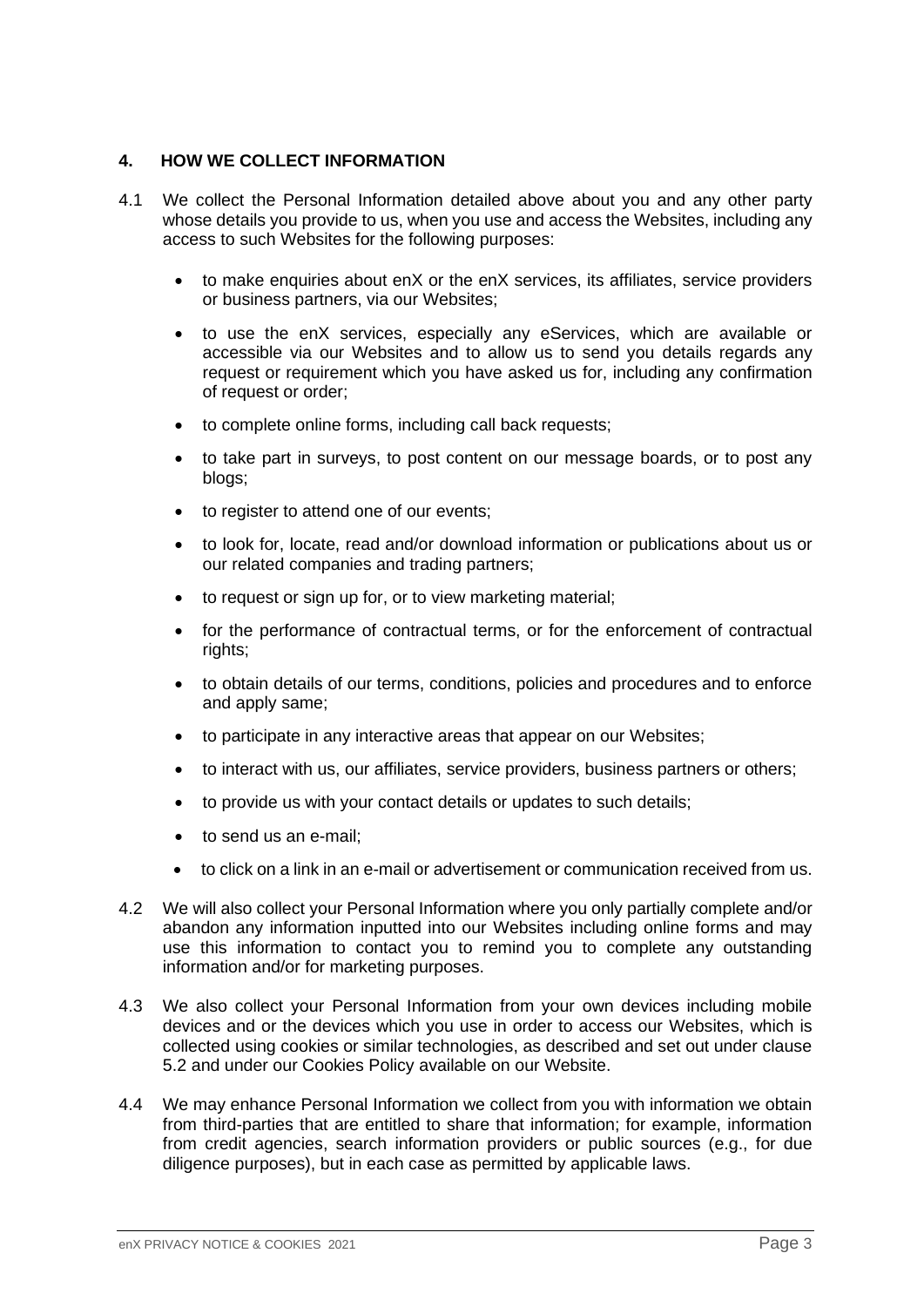## **5. DETAILS DESCRIBING THE PURPOSE FOR THE COLLECTION AND USE OF YOUR INFORMATION, AND HOW WE USE IT**

- 5.1 The Personal Information detailed under clause 4 above, which you provide to us is used for the following purposes:
	- to provide any information to you that you have requested legitimate purpose;
	- to provide you with any enX information, goods or services that you have enquired about and/or requested - legitimate and contractual purpose;
	- for the performance of contractual terms, or for the enforcement of contractual rights - legitimate and contractual purpose;
	- to provide you with details of our terms, conditions, policies and procedures and to enforce and apply same - legitimate and contractual purpose;
	- to provide, maintain, protect and improve our Websites, enX services and products - legitimate purpose;
	- to manage and administer the enX services, goods or products you have asked us to provide you with - legitimate and contractual purpose;
	- to manage our relationship with you (for example, customer services and support activities) - legitimate and contractual purpose;
	- to provide you with any information that we are required to send to you in order to comply with our contractual, service, regulatory or legal obligations – legitimate, lawful and contractual purpose;
	- to deliver targeted advertising, marketing (including in-product messaging) or information to you which may be useful to you, based on your use of the Website or the enX services, in your capacity as our customer or which has been obtained in the context of a sale - legitimate and contractual purpose;
	- to deliver joint content and services with third-parties with whom you have a separate relationship - legitimate and contractual purpose;
	- to provide you with location-based services (for example, advertising and other personalised content), where we collect geo-location data - legitimate and contractual purpose;
	- to detect, prevent, investigate or remediate, crime, illegal or prohibited activities or to otherwise protect our legal rights (including liaison with regulators and law enforcement agencies for these purposes) - legitimate and lawful purpose;
	- to contact you to see if you would like to take part in our customer research (for example, feedback on your use of our Websites, products and services) legitimate purpose;
	- to monitor, measure, improve and protect our content, Websites, services and provide an enhanced, personal, user experience for you - legitimate purpose;
	- to compare information for accuracy and to verify it with third-parties legitimate purpose;
	- manage and administer your use of our Websites, products and services legitimate, lawful and contractual purpose;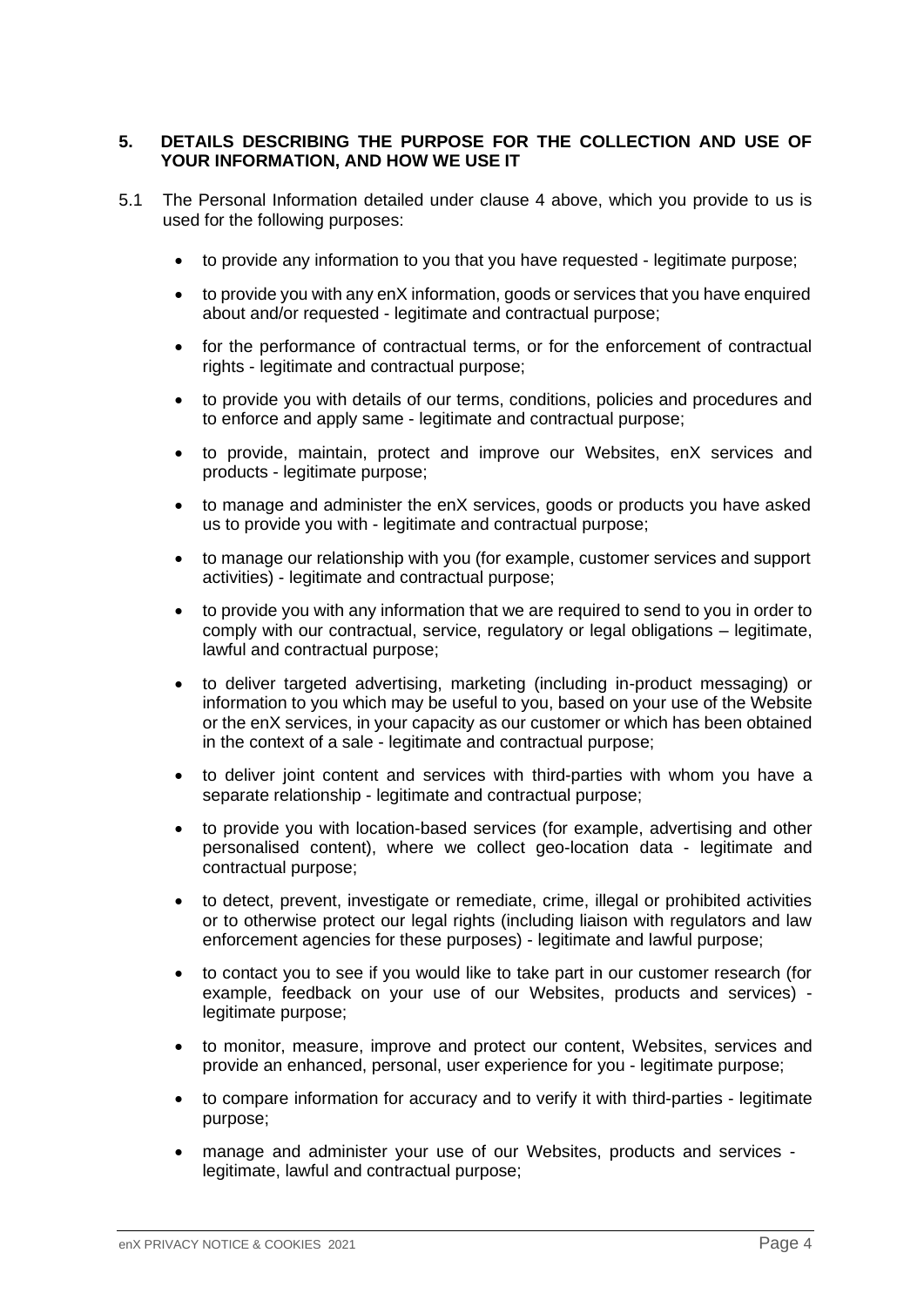- to undertake internal testing of our Websites and services, to test and improve their security, provision and performance - legitimate, lawful and contractual purpose;
- to monitor, carry out statistical analysis and benchmarking, provided that in such circumstances it is on an aggregated basis which will not be linked back to you or any living individual - legitimate, lawful and contractual purpose;
- for data analytics and benchmarking, in order to carry out research and development to improve our enX services, products and Websites; and
- to develop and provide new and existing functionality and services (including statistical analysis, benchmarking and forecasting services) - legitimate, lawful and contractual purpose.
- 5.2 Our Websites may contain technology (including Cookies) that enable us to:
	- check specific information from your device or systems directly relevant to your use of the Websites against our records, to make sure the Websites are being used in accordance with our end-user agreements and to troubleshoot any problems - legitimate, lawful and contractual purpose;
	- obtain information relating to any technical errors or other issues with our Websites legitimate purpose;
	- collect information about how you and users use the functions of the features of our Websites - legitimate, lawful and contractual purpose; and
	- gather statistical information about the operating system and environment from which you access our Websites, applications or services legitimate, lawful and contractual purpose.
- 5.3 Where you are not happy with the types of processing, detailed under section 5.2 above, then you can opt out of this type of processing by managing your cookies and privacy settings within your browser or on our Websites (where applicable).
- 5.4 We may monitor and record any communications which we hold with you when using the Websites, for quality assurance purposes, for evidential purposes and in order to meet our legal and regulatory obligations generally.
- 5.5 For further detail about these cookies and how to manage them, please refer to our separate Cookie Policy housed on our Website.

# **6. SHARING YOUR INFORMATION**

- 6.1 We may share your information with:
	- any enX employee, subsidiary or related company for the purposes set out in this Privacy Notice, (e.g., global information and customer relationship management; software and service compatibility and improvements; or to provide you with any information, applications, products or services that you have requested);
	- our service providers and agents (including their sub-contractors) or third-parties which process information on our behalf (e.g., affiliates, medical service providers, internet service and platform providers, payment processing providers and those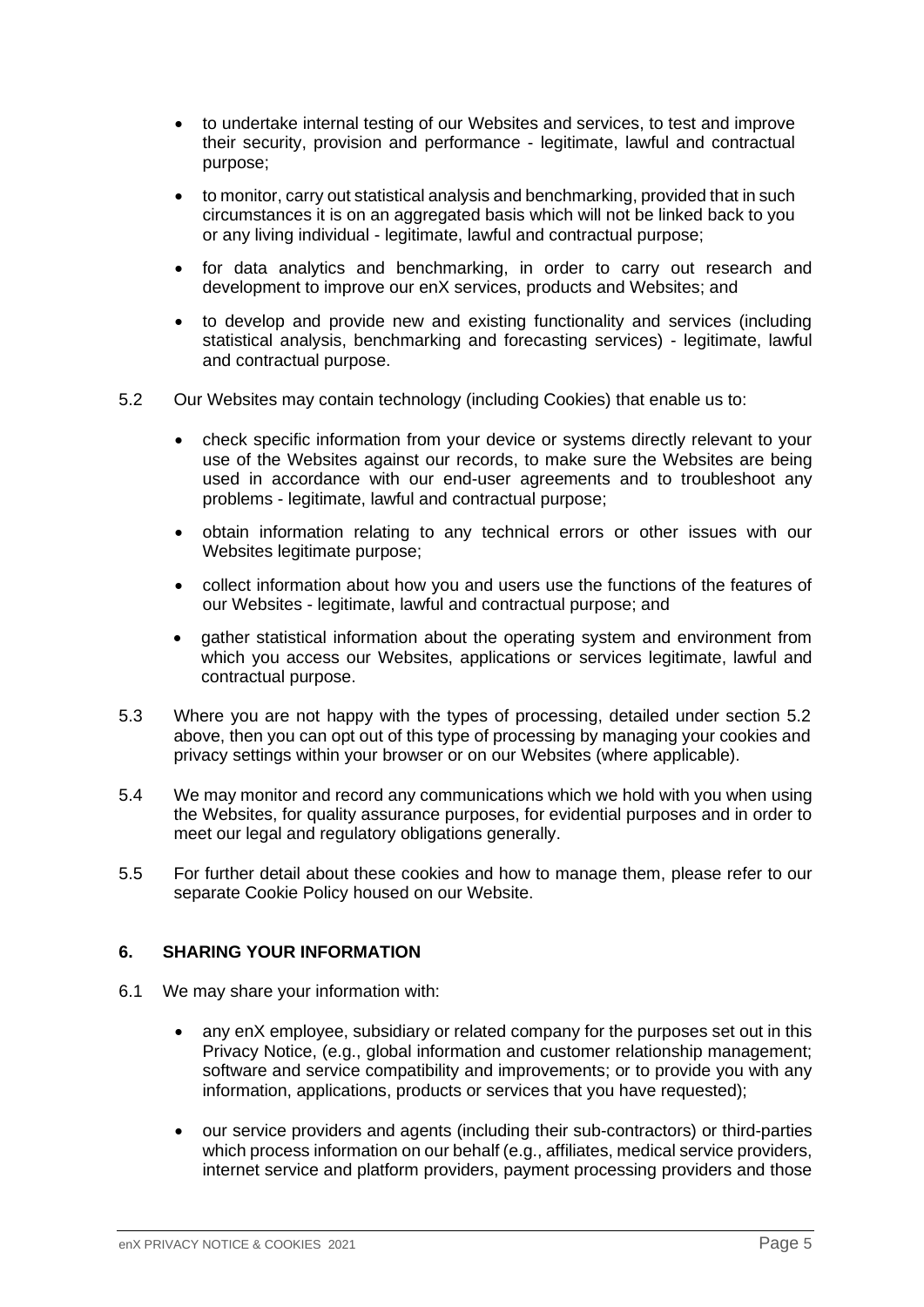service providers or organisations who we engage to help us provide you with the enX services or to send communications to you);

- enX partners, including system implementers, resellers, value-added resellers, independent software vendors and developers that may help us to provide you with the Websites, products, services and information you have requested or which we believe is of interest to you;
- third-parties used to facilitate payment transactions, for example clearing houses, clearing systems, financial institutions and transaction beneficiaries;
- third-parties where you have a relationship with that third-party and you have consented to us sending information to such party;
- third-parties for marketing purposes (e.g., our partners and other third-parties with whom we work and whose products or services we think will interest you in the operation of your business activities);
- various verification agencies, including credit reference and fraud prevention agencies;
- Regulators, in order to meet legal and regulatory obligations;
- law enforcement agencies so that they may detect or prevent crime or prosecute offenders;
- any third-party in the context of actual or threatened legal proceedings, provided we can do so lawfully (for example in response to a court order);
- any third-party in order to meet our legal and regulatory obligations, including statutory or regulatory reporting or the detection or prevention of unlawful acts;
- our own professional advisors, including attorneys and auditors for the purpose of seeking professional advice or to meet our audit or legal responsibilities;
- another organisation if we sell or buy (or negotiate to sell or buy) any business or assets;
- another organisation to whom we may transfer our agreement with you; and
- Government departments where reporting is mandatory under applicable law.
- 6.2 We may share non-personally identifiable information about the use of our Websites, products or services publicly or with third-parties but this will not include information that can be used to identify you.
- 6.3 Where we share or disclose your Personal Information as described above, such sharing and or disclosure will always be subject to an agreement which will be concluded as between ourselves and the party to whom we are disclosing your Personal Information to, which contractually obliges the recipient of your Personal Information to comply with strict confidentiality and data security conditions.
- 6.4 Where your Personal Information is transferred to a recipient in a country which is situated outside South Africa, your Personal Information will only be transferred to those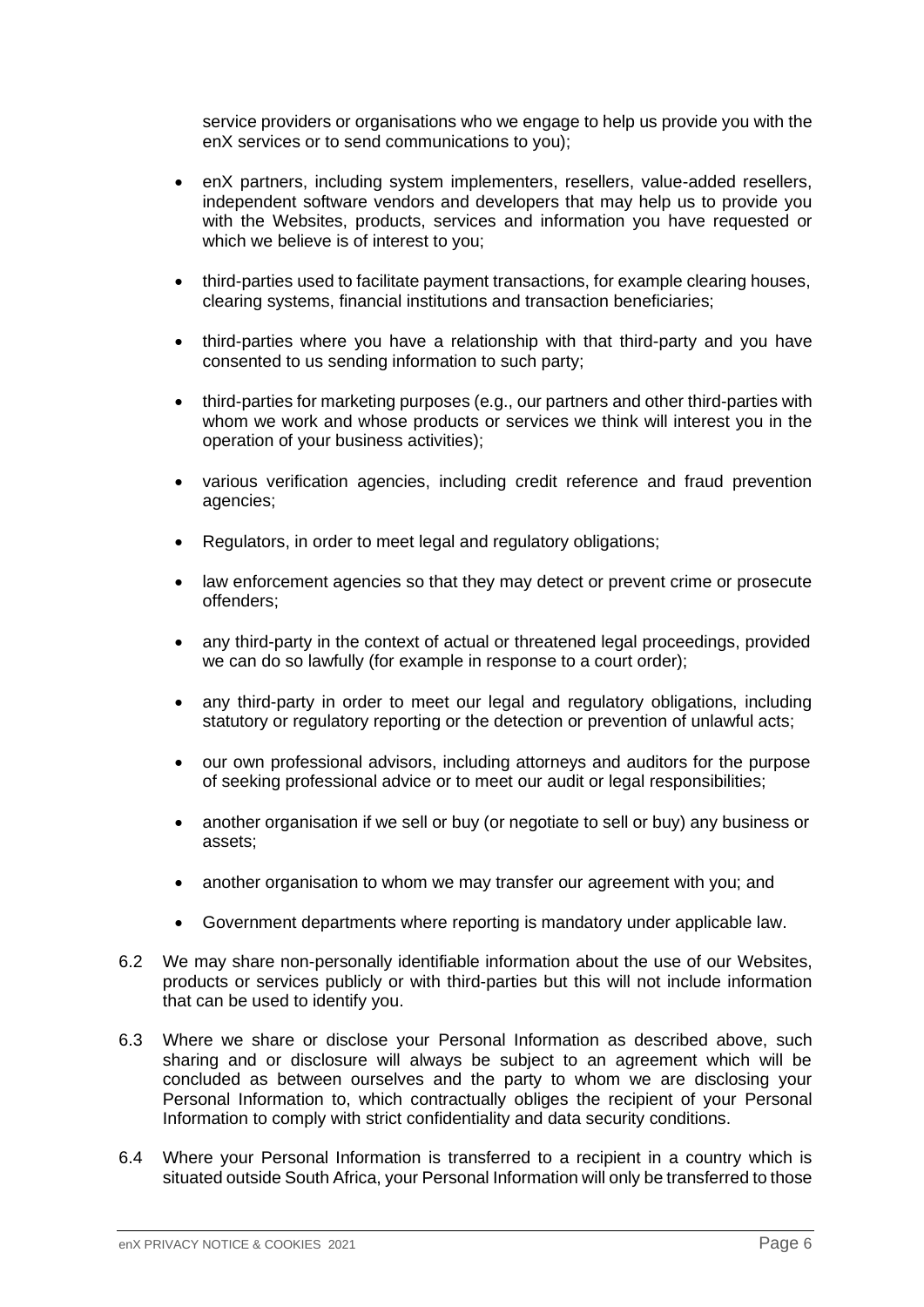recipients who are stated in countries which have similar data privacy laws in place or, in the absence of similar data privacy laws, where the recipient of the Personal Information concludes an agreement which contractually obliges the recipient to comply with strict confidentiality and data security conditions and which in particular will be to a no lesser set of standards than those imposed by POPIA.

6.5 By using our Websites, or by interacting with us in the ways described in this Privacy Notice, you consent to the transfer of your Personal Information to other parties in the circumstances set out in this Privacy Notice. If you do not want your information to be shared and/or transferred in such manner you should not use our Website.

# **7. MARKETING**

- 7.1 From time to time, we may use your information to contact you to deliver targeted advertising, marketing (including in-product messaging) or information to you which may be useful to you, based on your use of the Website or the enX services, in your capacity as our customer or which has been obtained in the context of a sale and where you have agreed, by providing us with your details, as requested by us, to such advertising and marketing purposes - legitimate and contractual purpose. We may also share your information with our affiliates and subsidiary companies and carefully selected third-parties so that they (or we) may contact you with information about their products or services which we feel may be of interest to you where you have agreed, by providing us with your details, as requested by us, to such advertising and marketing purposes.
- 7.2 We or they may wish to contact you for this purpose by telephone, post, MMS, WhatsApp, SMS or e-mail.
- 7.3 You have the right at any time to stop us/them from contacting you for these marketing purposes.
- 7.4 You may also request at any time that we do not share your information with thirdparties.
- 7.5 If you wish to exercise these rights you can do so by selecting your contact preferences at the point where you provide us with your information on our Websites or by sending us an e-mail to **info@enxgroup.co.za.**
- 7.6 You can also unsubscribe from any e-mail marketing using the links provided in the emails we send to you.

# **8. SOCIAL MEDIA, AND OTHER THIRD-PARTY PLATFORMS**

- 8.1 When you link onto social media forums like Facebook, Twitter, Yammer, Pinterest, Instagram, LinkedIn, YouTube, etc., which may house a reference to us, please note that these are not our platforms and that the use of these platforms will be subject to the relevant platform owners' own privacy notices, and that we take no responsibility for your use of these platforms.
- 8.2 Where our Websites may contain links to third-party Websites; if you follow these links, you will exit our Websites and the use of these Websites will be subject to the relevant platform owners' own privacy notices. Where you respond to communications, we post on third-party platforms such as Facebook, Google and Twitter, such Personal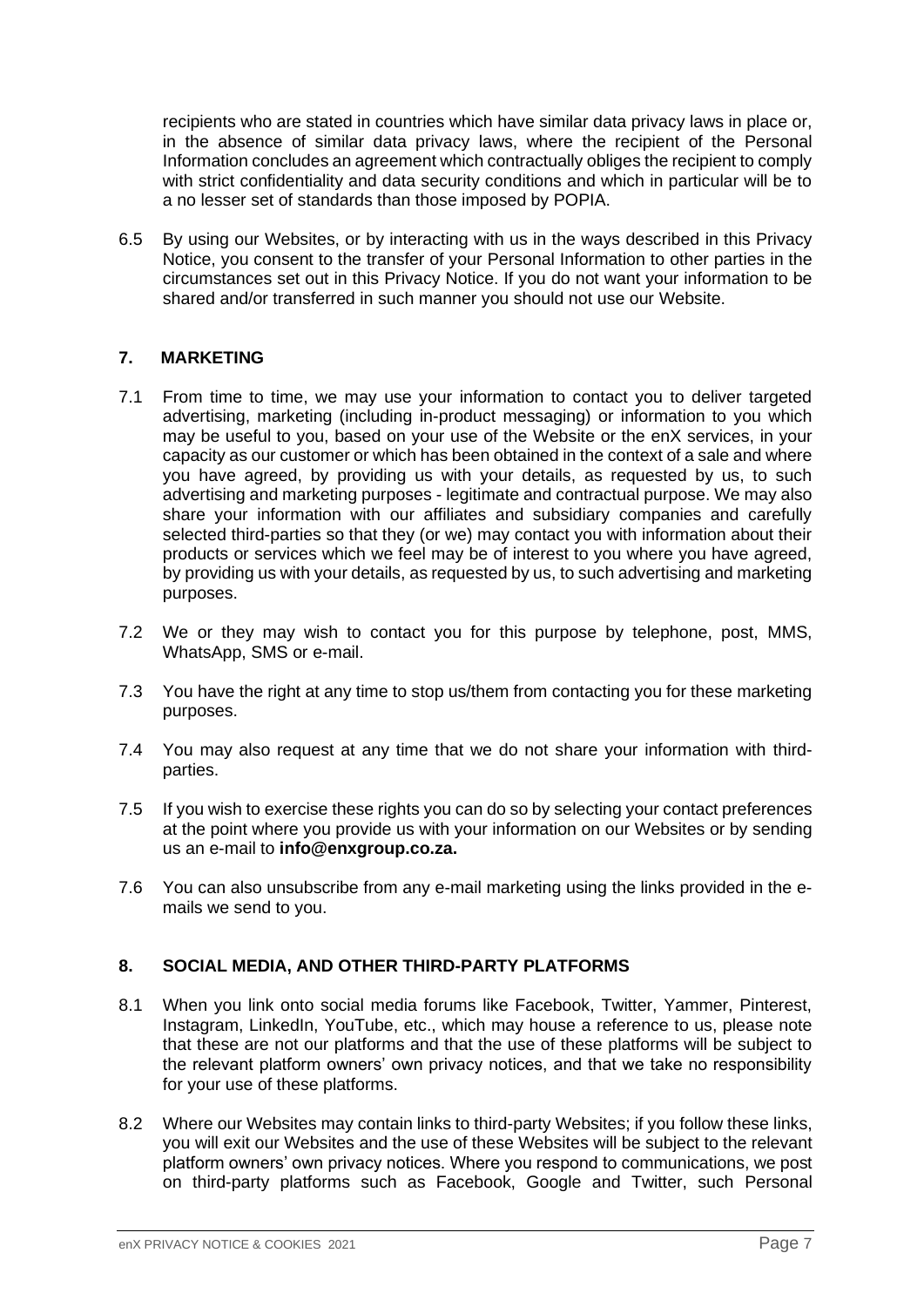Information may be shared with those third-party platforms for the purposes of providing you with targeted advertising via the relevant third-party platform based on your provided profile / interests. While these third-party Websites are selected with care, enX cannot accept liability for the use of your Personal Information by these organisations. You can however control what advertisements you receive using the privacy settings housed on the relevant third-party's platform.

## **9. PROCESSING OF CHILDREN'S PERSONAL DATA**

Any person who accesses our Websites who is under the age of 18 may only do so with the consent of his or her parent or legal guardian. If we determine upon collection that any person accessing the Websites is under the age of 18, and has not provided a parent/guardian's consent, we will not use or maintain his/her Personal Information

#### **10. LAWFUL REASONS FOR PROCESSING AND THE REQUIREMENT FOR CONSENT WHERE NO LAWFUL REASON CAN BE SHOWN**

- 10.1 In terms of POPIA, consent to process your Personal Information is not required where there is a lawful reason for such processing, including where:
	- it is necessary to **carry out actions for the conclusion or performance of a contract** to which the owner is a party;
	- it is required in order to comply with an **obligation imposed by law**; or
	- it is for a **legitimate purpose** or is **necessary to protect the legitimate interest(s) and/or for pursuing the legitimate interests of i) the owner of the Personal Information; ii) the person processing the Personal Information; or iii) that of a third-party** to whom the Personal Information is supplied; or
	- it is necessary for the proper performance **of a public law duty** by a public body or on behalf of a public body.
- 10.2 Where a lawful reason cannot be met or shown for any specific processing detailed under this Privacy Notice, then your consent to such processing is required. Following this, where your consent is required for the processing of your Personal Information, the provision of the required Personal Information in such instances by you, to us, will be taken as you indication that we may process your Personal Information, which consent, you may at any time withdraw, in the prescribed manner and form, but which withdrawal may affect your ongoing ability to optimally use the Websites and related enX Goods and Services.

#### **11. SECURITY AND STORAGE OF INFORMATION**

- 11.1 We will use our best endeavours to keep your Personal Information secure by taking appropriate technical and organisational measures against any unauthorised or unlawful processing and against any accidental loss, destruction or damage.
- 11.2 Whilst we will use our best endeavours as indicated above to protect your Personal Information, please note that no method of transmission over the Internet or method of electronic storage is 100% secure and that in light of this we cannot guarantee the security of your Personal Information which is transmitted via Websites, or to other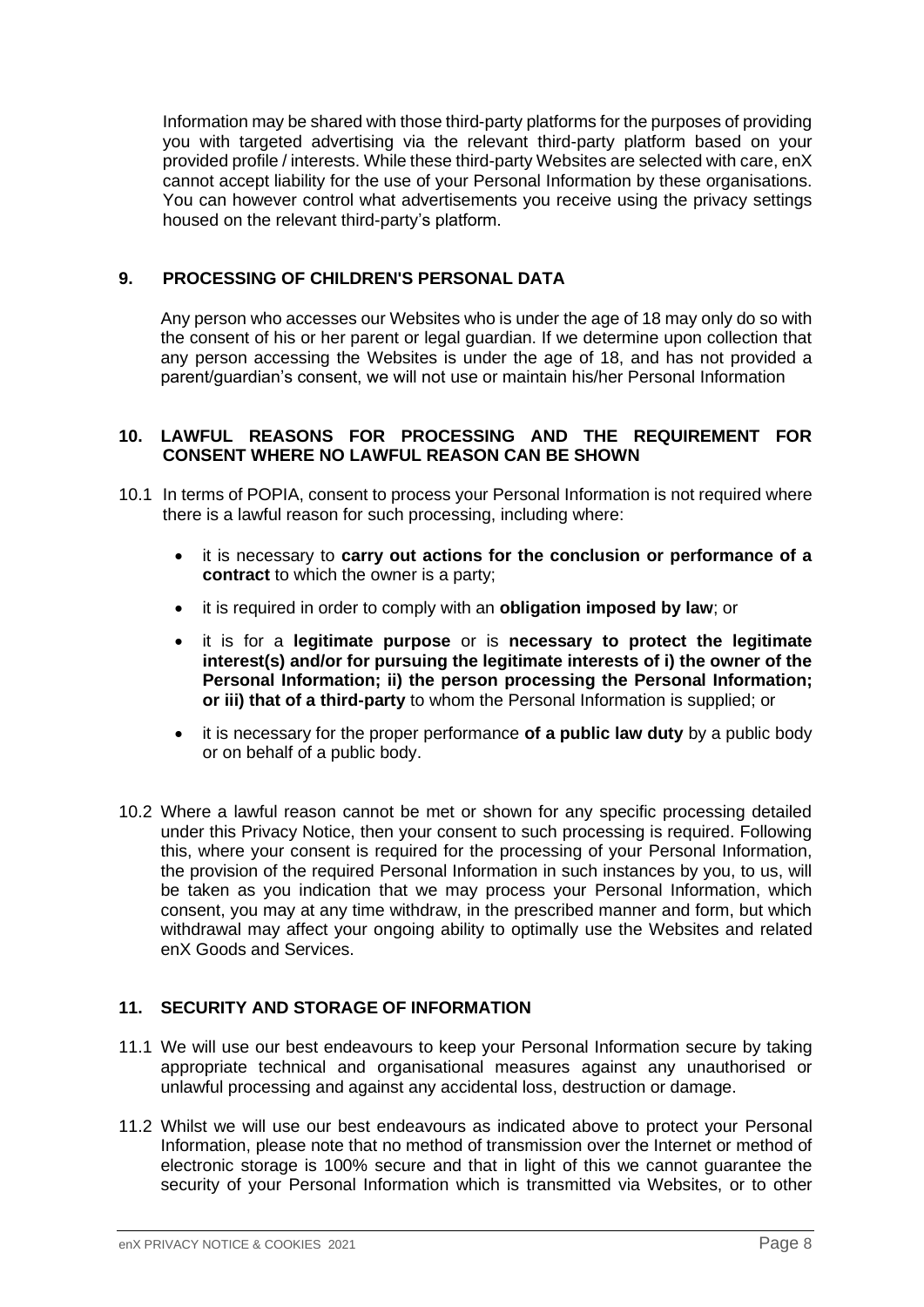Websites, applications and services via an internet or similar connection. Therefore, while we strive to use commercially acceptable measures designed to protect Personal Information, we cannot guarantee its absolute security.

- 11.3 Where we have given you, or you have chosen a password to access certain areas of our Websites, please keep this password safe and do not share this password with anyone.
- 11.4 Once your Personal Information is no longer required due to the fact that the purpose for which the Personal Information is held has come to an end, such Personal Information will be retained in accordance with our enX Records Retention Schedule, which varies depending on the type of processing, the purpose for such processing, the business function, record classes, and record types. We calculate retention periods based upon and reserve the right to retain Personal Information for the periods that the Personal Information is needed to: (a) fulfil the purposes described in this Privacy Notice, (b) meet the timelines determined or recommended by regulators, professional bodies, or associations, (c) comply with applicable laws, legal holds, and other legal obligations (including contractual obligations), and (d) comply with your requests.

## **12. OTHER SITES AND SOCIAL MEDIA**

- 12.1 If you follow a link from our Websites to another site or service, this Privacy Notice will no longer apply. We are not responsible for the information handling practices of thirdparty sites or services and we encourage you to read the privacy notices appearing on those sites or services.
- 12.2 Our Websites may enable you to share information with social media sites, or use social media sites to create your account or to connect your social media account. Those social media sites may automatically provide us with access to certain Personal Information retained by them about you (for example any content you have viewed). You should be able to manage your privacy settings from within your own third-party social media account(s) to manage what Personal Information you enable us to access from that account.

#### **13. WHEN YOU PROVIDE US WITH INFORMATION ABOUT OTHERS?**

If you provide us with Personal Information about someone else, you warrant that you have consent to provide us with such third-party information, and indemnify and hold us harmless against any losses or damages in the event that such consent is not in place.

#### **14. YOUR RIGHTS**

- 14.1 You as a Data Subject have certain rights, which are detailed below:
	- **The right of access**  You may ask enX (free of charge) to confirm that we hold your Personal Information, or ask us to provide you with details, (at a fee) on how we have processed your Personal Information, which request must be done by following the process set out under the enX PAIA Manual.
	- **The right to rectification** You have the right to ask us to update or rectify any inaccurate Personal Information which we hold of yours, which can be done by accessing the update / rectification request.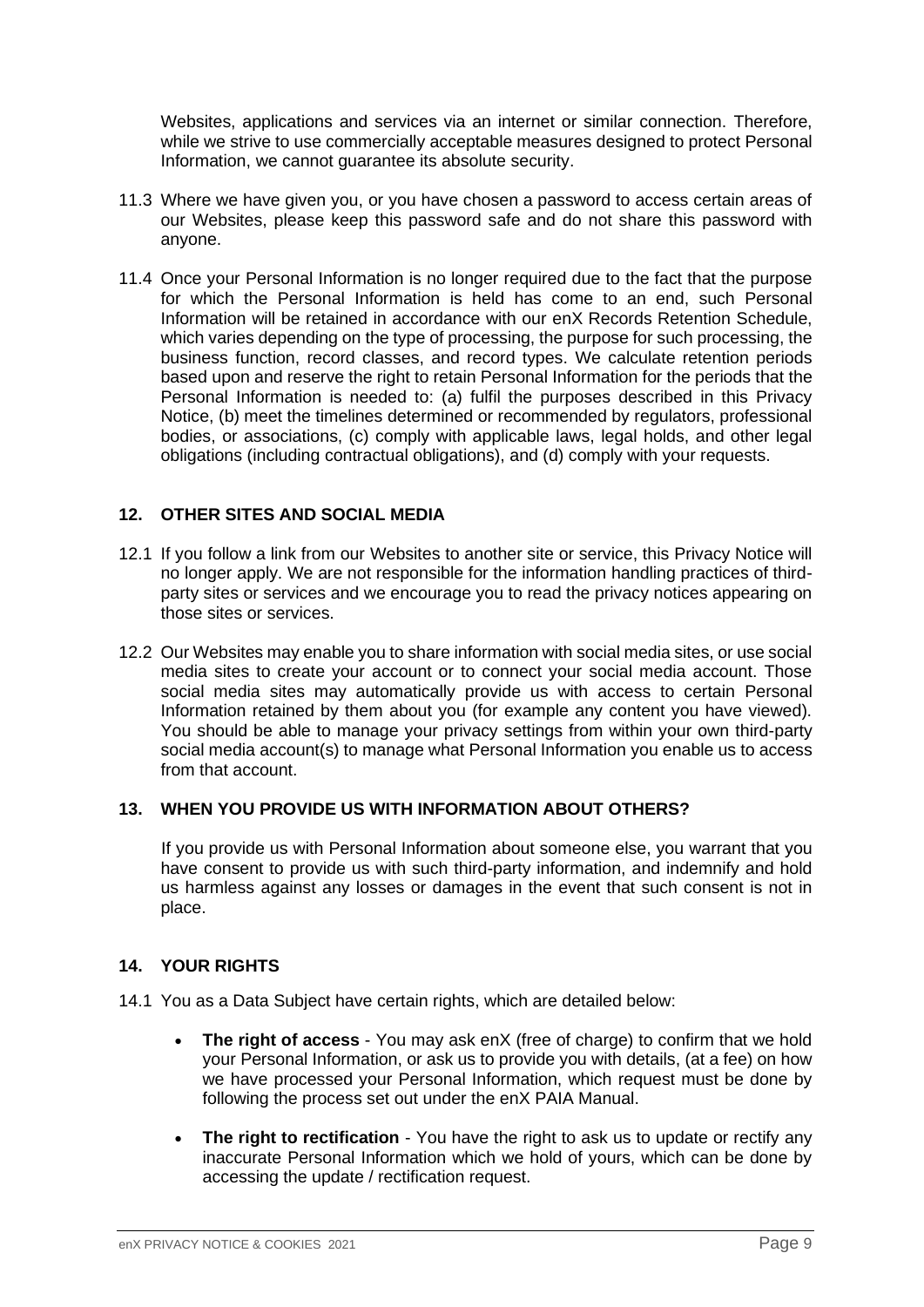- **The right to object to and restrict further processing**  Where we do not need your consent to process your Personal Information, but you are not in agreement with such processing, you may lodge an objection to such processing by accessing the objection request.
- **The right to withdraw consent**  Where you have provided us with consent to process your Personal Information, you have to right to subsequently withdraw your consent, which can be done by accessing the withdrawal of consent request.
- 14.2 These rights may be exercised by using the relevant forms housed on the enX Website at: **[https://www.enxgroup.co.za/policies.](https://www.enxgroup.co.za/policies)**

## **15. CHANGES TO THIS PRIVACY STATEMENT**

- 15.1 As enX changes over time, this Processing Notice is expected to change as well.
- 15.2 enX reserves the right to amend the Processing Notice at any time, for any reason, and without notice to you other than the posting of the updated Processing Notice on the enX Website.
- 15.3 We therefore request that you to visit our Website frequently in order to keep abreast with any changes.

#### **16. PROCESSING OTHER PERSONS PERSONAL INFORMATION**

- 16.1 If you process another's Personal Information on enX's behalf, or which we provide to you in order to perform your contractual or legal obligations or to protect any legitimate interest, you will:
	- if you are processing such Personal Information as our Operator as defined under POPIA, process all and any such Personal Information in compliance with the obligations set out under our standard "Operator Agreement" housed on our Website; or
	- where not acting as an Operator, nonetheless keep such information confidential and secure as per POPIA and you will not, unless authorized to do so, process, publish, make accessible, or use in any other way such Personal Information unless in the course and scope of your duties, and only for the purpose for which the information has been received and granted to you, and related to the duties assigned to you.

# **17. COMPLIANTS OR QUERIES - CONTACT US**

17.1 Any comments, questions or suggestions about this Processing Notice or our handling of your Personal Information should be e-mailed to our Information or Deputy Information officers at the details below.